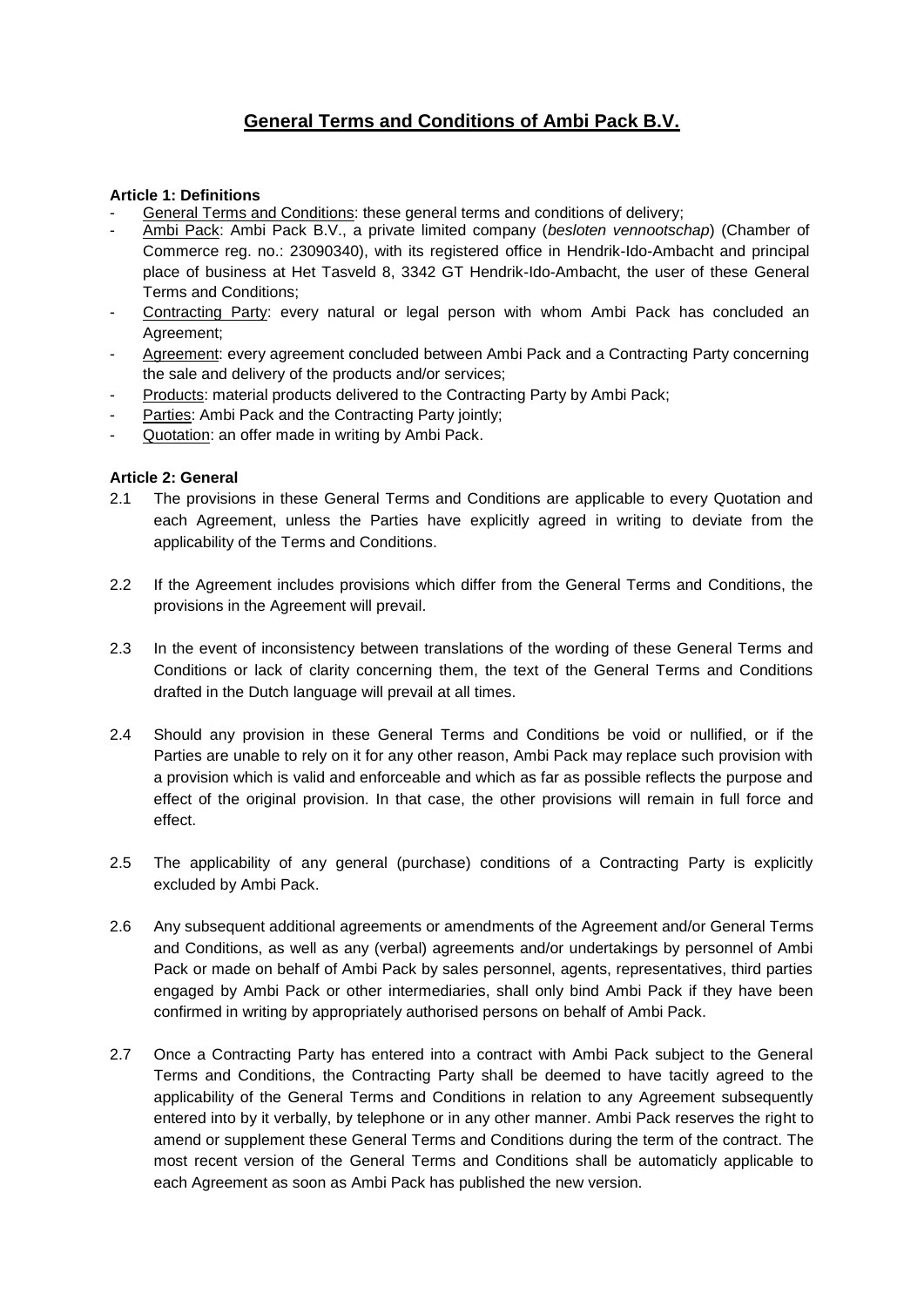#### **Article 3: Quotation**

- 3.1 Every Quotation submitted is without obligation and constitutes no more than an invitation for the Contracting Party to place an order. All catalogues, brochures, price lists, etc. that may be published or used by Ambi Pack also are without obligation.
- 3.2 If a period of validity and/or other specific terms and/or conditions is/are stated with a Quotation, that Quotation may only be accepted by the Contracting Party by accepting the Quotation within the specified period and/or by complying with the specified terms and/or conditions.
- 3.3 Colours, weights and content of packaging and any other descriptions of the Products appearing on Ambi Pack's website and/or in catalogues, brochures, promotional material and/or other documentation are as accurate as possible. Ambi Pack provides no guarantee that the Products always comply fully with the information provided. The Contracting Party may not derive any rights from the information provided. Minimal deviations do not entitle the Contracting Party to terminate (*ontbinding*) the Agreement and/or to compensation.

#### **Article 4: Agreement**

- 4.1 The Agreement is concluded solely upon acceptance of the Quotation by the Contracting Party. Acceptance of the Quotation is effected by the Contracting Party signing the Quotation or by implementation of the content of the Quotation.
- 4.2 Verbal undertakings by and agreements with subordinates shall only bind Ambi Pack to the extent they are confirmed in writing by Ambi Pack.
- 4.3 In the event that prior to concluding an Agreement for the manufacture and/or packaging of goods supplied by the Contracting Party samples were shown to Ambi Pack by the Contracting Party, the goods or raw materials to be supplied by the Contracting Party and packaged by Ambi Pack must correspond to those samples, failing which Ambi Pack may terminate the Agreement without Ambi Pack being liable for any compensation, or (in case the Agreement is continued) it may charge the resulting additional costs to the Contracting Party.

## **Article 5: Price**

- 5.1 All prices quoted by Ambi Pack are based on delivery ex works at Hendrik-Ido-Ambacht.
- 5.2 All prices quoted by Ambi Pack are in Euro and are exclusive of VAT and other government levies applicable at the time the Quotation is accepted.
- 5.3 All prices quoted by Ambi Pack are based on the (raw material) prices, exchange rates, wages, taxes, duties, charges, freight, etc. that applied prior to submission of the Quotation. If a change takes place in one or more of the cost factors referred to above within three months of the conclusion of the Agreement, Ambi Pack may adjust the agreed price accordingly.
- 5.4 If the Contracting Party delivers the goods to be processed by Ambi Pack to Ambi Pack earlier than agreed upon, or takes receipt of the Products manufactured by Ambi Pack later than agreed upon, the Contracting Party shall be obliged to compensate Ambi Pack for the associated additional costs for storage, insurance and loss of interest in their entirety. The Contracting Party shall in that case also bear the risk, in whatever form, of storage.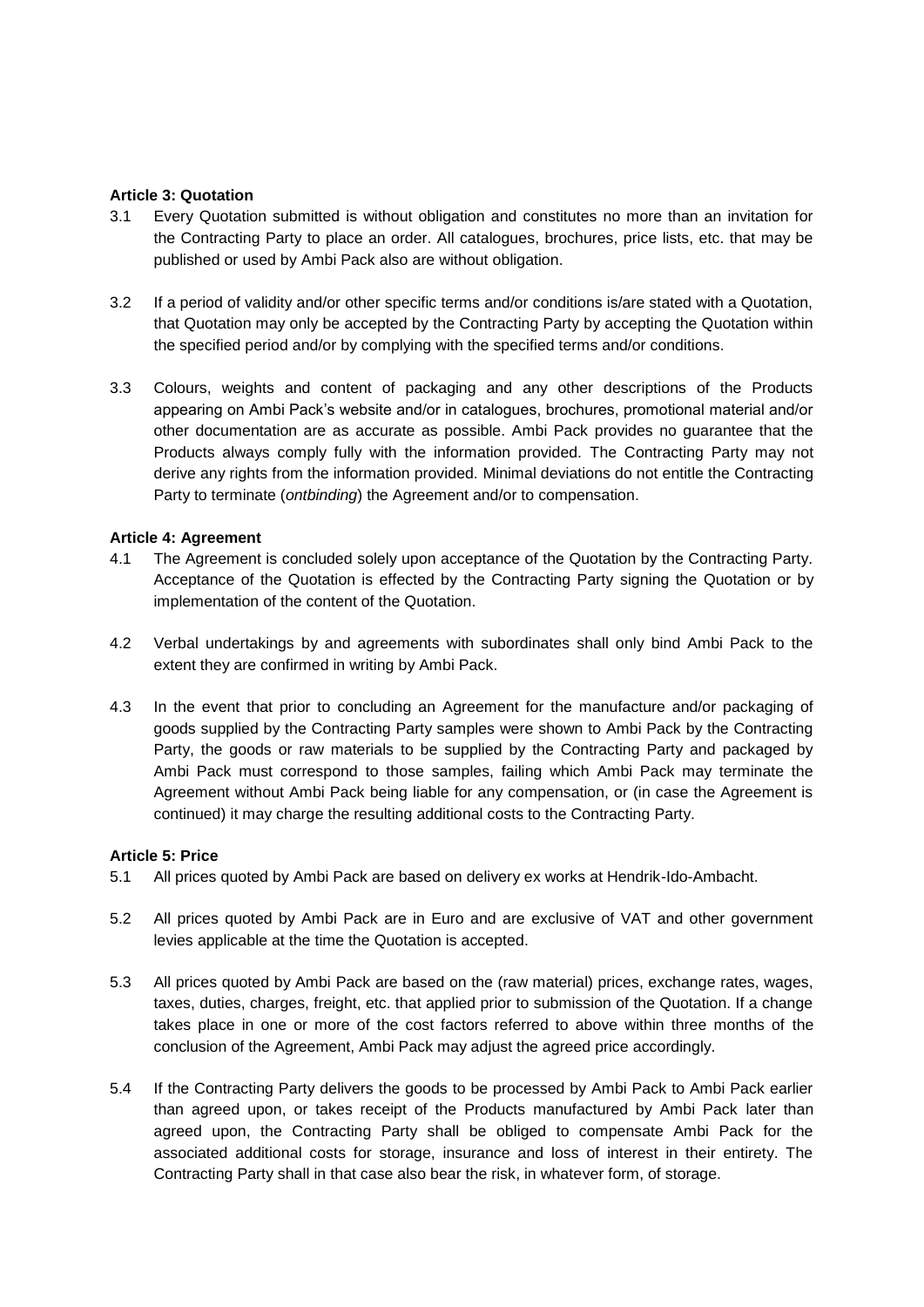- 5.5 The goods to be processed by Ambi Pack shall be delivered to Ambi Pack by the Contracting Party at no cost. If the manner of delivery nonetheless entails additional costs, the Contracting Party is obliged to compensate Ambi Pack for the additional costs involved.
- 5.6 Ambi Pack may carry out the deliveries to be performed by Ambi Pack under an Agreement as partial deliveries, and may invoice separately for each delivery.

## **Article 6: Delivery period**

- 6.1 Ambi Pack's delivery period commences on the last of the following dates:
	- a. the date on which the Agreement was concluded;
	- b. the date on which Ambi Pack received the documents, details, licences or permits, etc. necessary for the execution of the Agreement;
	- c. the date on which the formalities required to execute the Agreement were completed;
	- d. the date of receipt of the sum(s) to be paid in advance by the Contracting Party under the Agreement;
	- e. the date of receipt by Ambi Pack of the raw materials and/or packaging materials necessary for the manufacture of the Products supplied by or on behalf of the Contracting Party.
- 6.2 Agreed delivery periods are indicative and are never considered as a strict deadline. The delivery period is based on the (working) conditions applicable at the time the Agreement was concluded and on timely delivery of the materials ordered for the execution of the Agreement. If there is a delay due to a change in the aforementioned (working) conditions or because materials ordered in good time for the delivery of the work are not delivered in good time, and/or the goods and/or packaging materials to be processed do not comply with the agreed specifications, the delivery period will be extended for a reasonable period.
- 6.3 Failure to meet the delivery period, for whatever cause, does not entitle the Contracting Party to suspend (payment) obligations. A delay in delivery does not entitle the Contracting Party to terminate (*ontbinden*) the Agreement, unless Ambi Pack is in default in respect of the delivery concerned. Ambi Pack shall not be in default by the mere circumstance that a (delivery) period stated by Ambi Pack or agreed between the Parties is exceeded. In all cases, Ambi Pack shall not be in default for exceeding a time limit until the Contracting Party has given it written notice of default and Ambi Pack imputably allows this period to lapse. The notice of default must describe the breach as comprehensively and in as much detail as possible in order to give Ambi Pack the opportunity to respond adequately.

## **Article 7: Risk and retention of title**

- 7.1 The risk of loss, theft or deterioration of or damage to Products passes to the Contracting Party at the moment they are actually delivered to or are placed at the disposal of it or a third party nominated by it.
- 7.2 Without prejudice to the provisions in the previous paragraph, ownership of the Products does not pass to the Contracting Party until the Contracting Party has entirely satisfied all the obligations under the Agreement and/or met all the claims arising from non-performance of the Agreement, including the resulting loss and/or damage, interest and costs.
- 7.3 Ambi Pack may immediately recover, or have recovered, Products from their present location in the event the Contracting Party fails to perform its obligations referred to in paragraph 2 above. The Contracting Party will cooperate fully in this regard and irrevocably authorises Ambi Pack to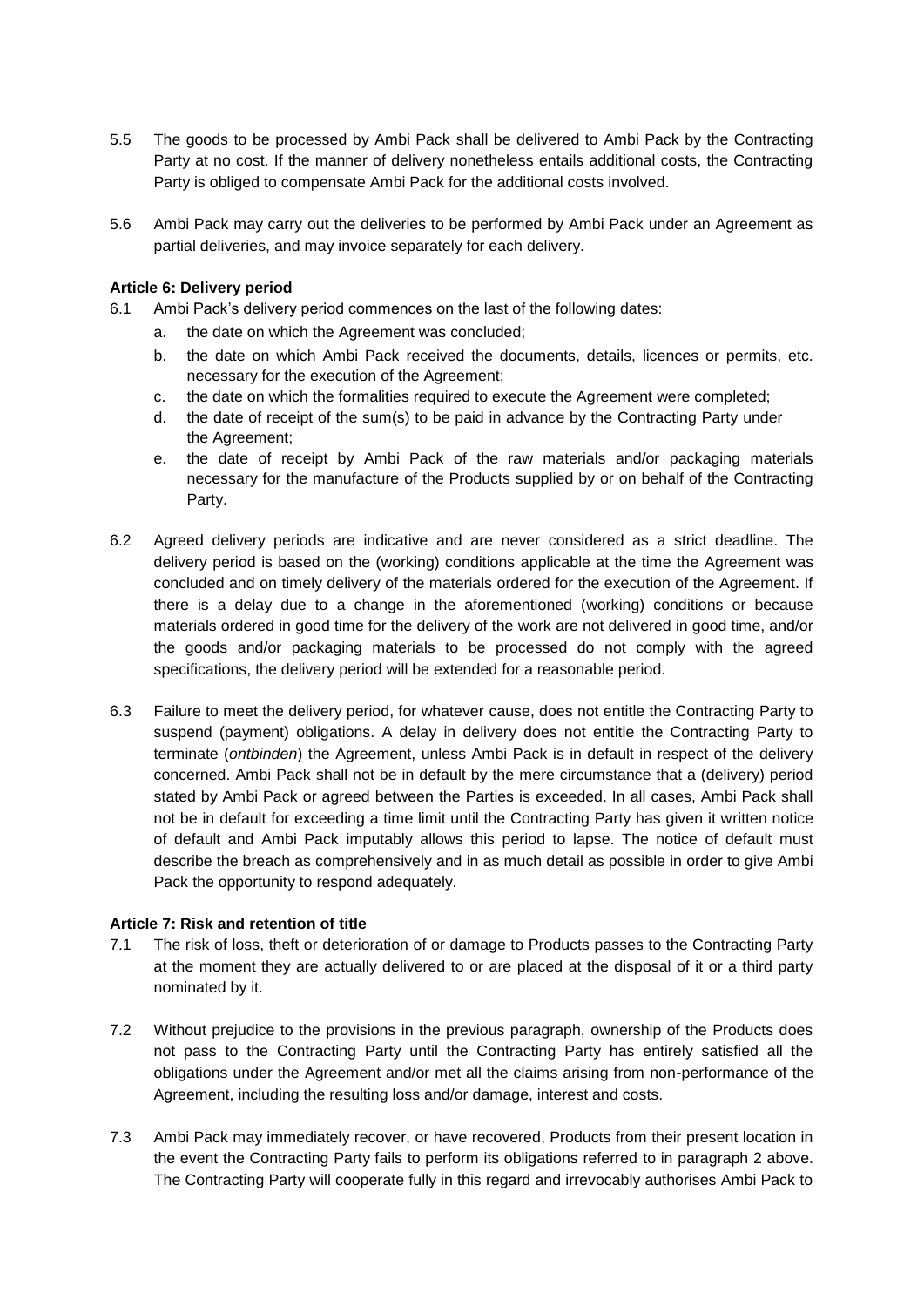enter all locations where objects belonging to Ambi Pack may be found. All costs related to the recovery of the Products are for the Contracting Party's account. Ambi Pack may also recover any damage to Products from the Contracting Party or charge the Contracting Party for any decrease in the value of Products.

- 7.4 During the period referred to in paragraph 2 above, the Contracting Party is prohibited from disposing of, pledging or otherwise encumbering, hiring out, lending or in any other way placing beyond its control Products, save in the context of its normal business operations, such as reselling or resupplying the Products to its customers. The Contracting Party is obliged to keep the Products with due care and clearly recognisable as the property of Ambi Pack. The Contracting Party is also obliged to ensure the Products are adequately insured during this period.
- 7.5 The Contracting Party will immediately notify Ambi Pack in writing if any third party enforces rights to Products delivered by Ambi Pack under retention of title, or if the Contracting Party knows that third parties intend to enforce rights to those Products. The Contracting Party is also obliged to notify the attaching party or third parties in writing that the Products concerned are the property of Ambi Pack and to provide Ambi Pack with a copy of this notification.

## **Article 8: Transport**

8.1 If it has been agreed that Ambi Pack will be responsible for transporting Products to the Contracting Party, the obligations entered into in that respect toward third parties will be considered to have been entered into in the interest and for the account of the Contracting Party. The costs incurred in that regard, including the costs of insuring risks, are for the Contracting Party's account.

## **Article 9: Payment**

- 9.1 Unless explicitly agreed otherwise in writing, payment will be made in Euro, by, where agreed, direct debit or by transfer of the invoice amount to the bank account number stated on the invoice and in the manner specified on the invoice. Objections to the accuracy of the invoice must be lodged with Ambi Pack in writing, stating the reasons for the objection, within no more than 8 (eight) days after the invoice date. If no objection is lodged within the aforementioned period, (the accuracy of) the invoice will be deemed to have been accepted by the Contracting Party.
- 9.2 Ambi Pack is entitled at all times, even after it has already fulfilled all or part of an Agreement, to demand full or partial advance payment of the agreed sum from the Contracting Party. The Contracting Party is additionally obliged to provide Ambi Pack with sufficient security for payment, at Ambi Pack's discretion, for the performance of its (further) payment obligations on first demand by Ambi Pack. If the Contracting Party fails to comply with this requirement within the period specified by Ambi Pack, it will immediately be in default. Ambi Pack is not obliged to execute the Agreement (further) until such time as the advance payment demanded has been made or the security demanded has been furnished.
- 9.3 Unless otherwise agreed in writing, payment for delivered Products must be made within thirty (30) days after the invoice date. All payment terms are to be considered as strict deadlines. If the Contracting Party fails to pay one or more invoices on time, the Contracting Party shall be in default by operation of law, so that Ambi Pack does not need to give the Contracting Party notice of default in that regard. In that case, Ambi Pack may suspend its obligations under the Agreement or terminate (*ontbinden*) all or part of the Agreement. Ambi Pack may additionally refuse to accept future orders from the Contracting Party and cancel previously placed orders or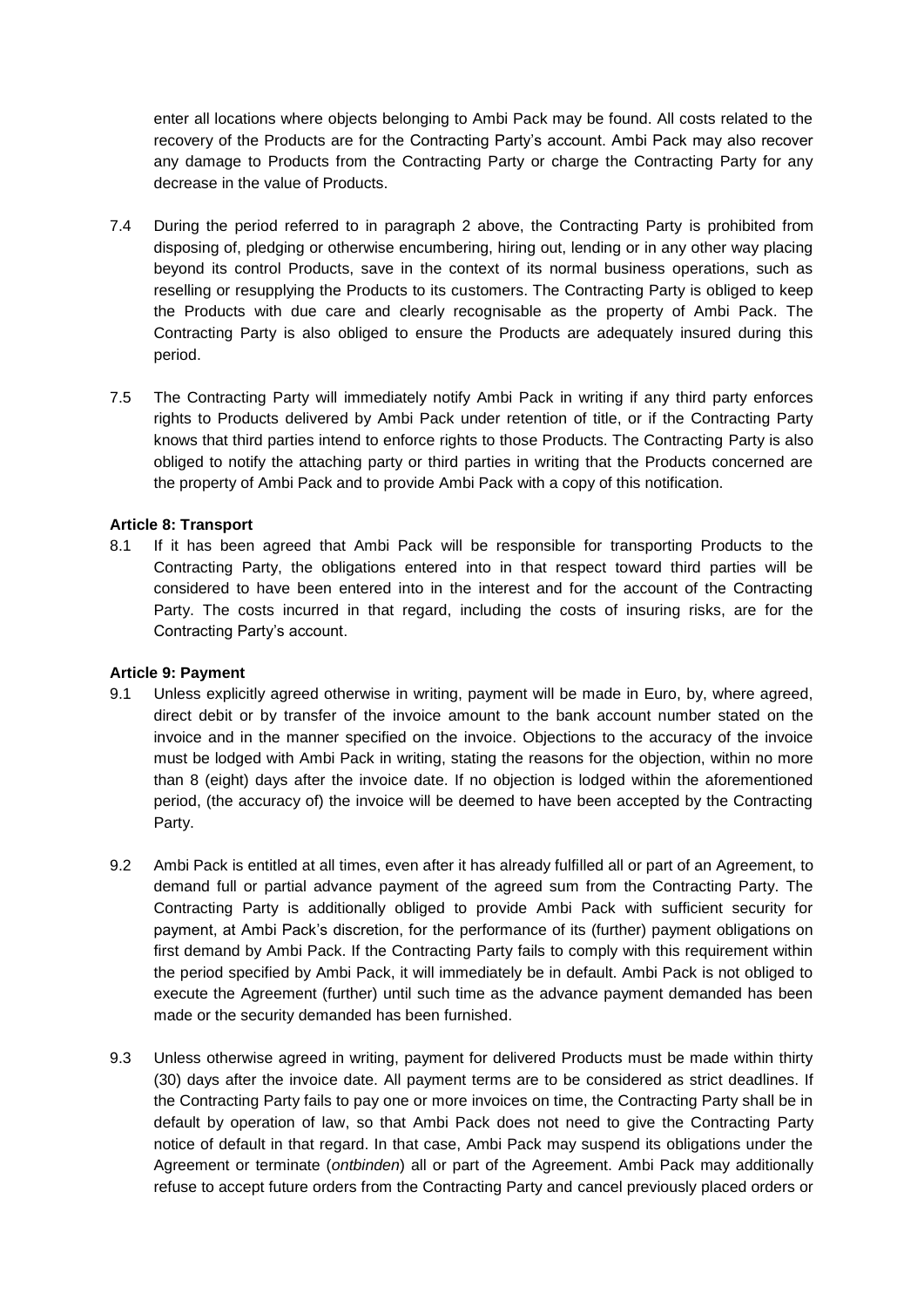terminate (*ontbinden*) Agreements previously concluded. Ambi Pack is also entitled, without further notice or giving notice of default, to charge interest at a rate of 1% per month on the amount due and payable for the period during which the Contracting Party is in default. If the applicable statutory commercial interest rate is higher than this percentage, the statutory commercial interest rate shall apply. Furthermore, part of a month shall be counted as a whole month for the purpose of calculating the interest.

- 9.4 Ambi Pack's claim for payment by the Contracting Party is immediately due and payable upon:
	- a. a payment term being exceeded;
	- b. the Contracting Party going bankrupt or a petition for its bankruptcy being filed or on submission of an application for suspension of payments;
	- c. attachment being levied on the Contracting Party's assets and receivables;
	- d. the Contracting Party being dissolved or wound up.
- 9.5 All judicial and extrajudicial costs incurred by Ambi Pack due to the Contracting Party's failure to perform its payment obligations or other obligations incumbent on the Contracting Party under the Agreement and/or these General Terms and Conditions shall be for the Contracting Party's account.
- 9.6 The Contracting Party is not permitted to suspend its payment obligations or to offset any amounts it may be due from Ambi Pack.

## **Article 10: Inspections and complaints**

- 10.1 On (each) delivery of the Products, the Contracting Party is obliged to examine whether the delivery corresponds to what the Contracting Party ordered, whether the correct quantities were delivered and whether the delivered Products (also including the packaging) are undamaged.
- 10.2 Any deficiencies, visible defects and/or damage to the delivered Products and/or their packaging that are discovered or can be discovered on delivery must be reported by or on behalf of the Contracting Party immediately on inspection in Ambi Pack's plant or storage facility, or in the event no inspection takes place after delivery on the delivery note, the invoice and/or the transport documents, or, failing this, within 3 days in writing to Ambi Pack, followed by a detailed, written confirmation of the complaint. If such complaints are not registered in a timely manner, the Products will be deemed to have been received in good condition and any liability on the part of Ambi Part in relation to such defects will lapse.
- 10.3 If the inspection referred to in paragraph 2 above requires that the Product concerned must be physically examined by Ambi Pack necessitating its return to Ambi Pack, the Contracting Party is in principle responsible for the costs of shipment to Ambi Pack. In the event the complaint subsequently proves to be well-founded, Ambi Pack will reimburse the Contracting Party for its shipping costs. The transport risk is always for the Contracting Party. Return shipment will take place in a manner to be determined by Ambi Pack and in the original packaging.
- 10.4 Defects that were not observable at the time of delivery and also could not be discerned during the inspection referred to in paragraph 2 above and which manifest themselves during the warranty period referred to in Article 11(2) of these Terms and Conditions must be notified to Ambi Pack by the Contracting Party within 2 (two) weeks of discovery of such defects, or alternatively the moment at which they could reasonably have been discovered. The complaint must be submitted in writing, with a detailed description of the complaint and the defect.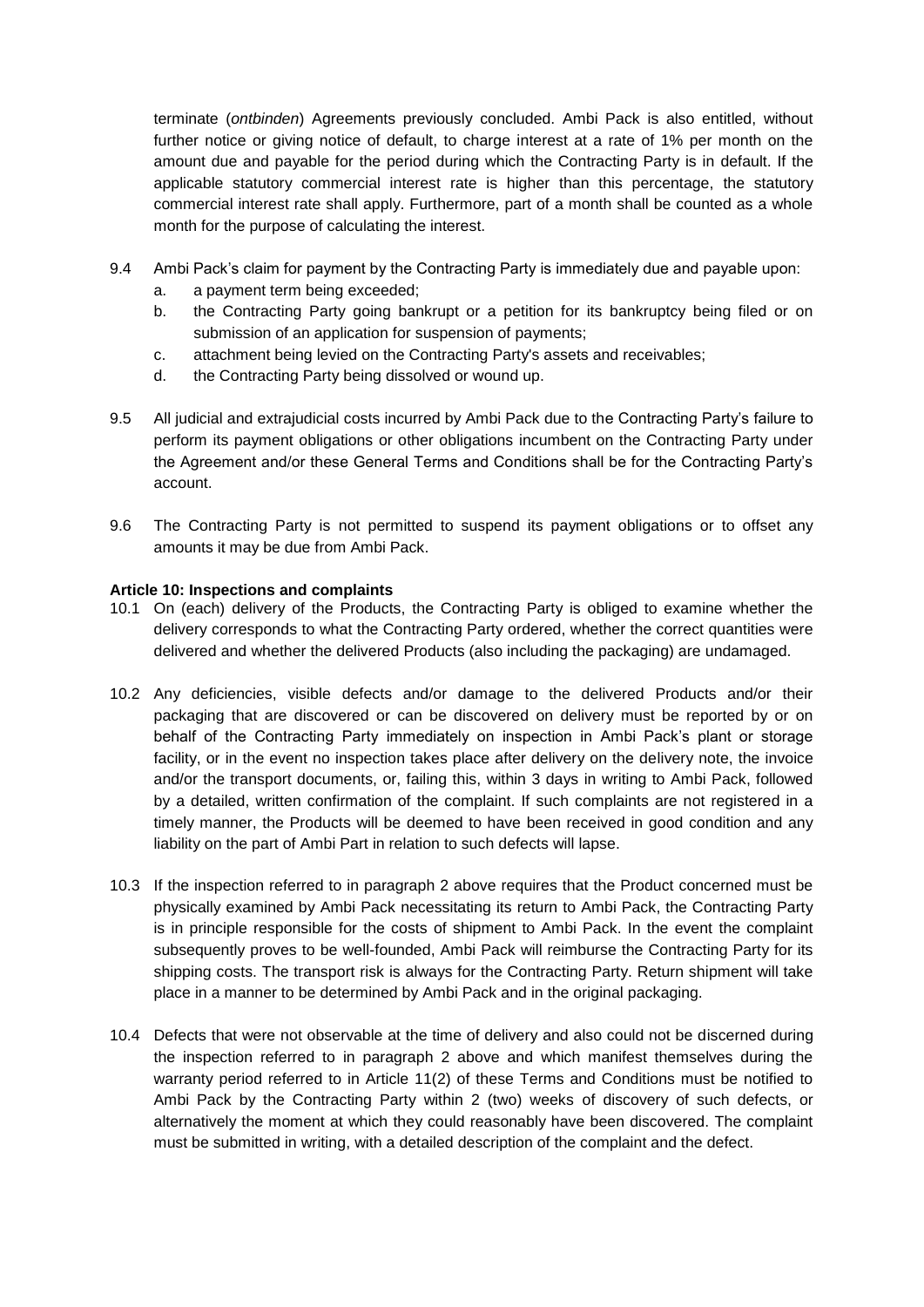- 10.5 It is at the sole discretion of Ambi Pack, in which regard it will conduct itself in the manner of a reasonably acting supplier, whether the reported defect is legitimate. The Contracting Party will, on request, furnish Ambi Pack with all the information the latter may deem relevant in relation to the matter. A defect is only considered to exist if the Product in question does not comply fully with the warranties referred to in Article 11 of these General Terms and Conditions.
- 10.6 After expiry of the time limits for lodging a complaint referred to in this article, the Products will be deemed to have been received in good condition by the Contracting Party. The Contracting Party's right to lodge a complaint and Ambi Pack's obligation to handle a complaint will furthermore lapse.
- 10.7 Every claim that the Contracting Party has against Ambi Pack and which relates to defects in the delivered Products will lapse in the event the Contracting Party fails to cooperate or fails to cooperate sufficiently with Ambi Pack regarding an examination of the merits of the complaints.
- 10.8 Defects in quality or design/construction (*uitvoering*) of an individual Product in a delivery comprising multiple Products do not constitute any ground for full or partial termination (*ontbinding*) of the Agreement. Complaints about imperfections in or properties of Products that are made of natural materials, where such imperfections or properties are inherent in the nature of the materials, will not be accepted by Ambi Pack.

# **Article 11: Warranty**

- 11.1 Ambi Pack will execute the Agreement to the best of its knowledge and ability and in accordance with the standards and laws applicable in its sector. Ambi Pack adheres to a stringent quality assurance system for the Products to be delivered.
- 11.2 Ambi Pack warrants that the Products comply with the specifications set out in the Quotation and/or Agreement, the requirements placed on them by relevant laws and regulations, and furthermore warrants the quality of those Products during the shelf life, subject to a limit of 2 years.
- 11.3 If the purpose for which the Contracting Party wishes to handle, process or use the Products differs from the standard use, Ambi Pack only warrants that those Products are suitable for that other purpose if it has confirmed this in writing to the Contracting Party.
- 11.4 If 1) the Contracting Party has lodged a complaint within the time limit for lodging a complaint referred to in Article 10 of these Terms and Conditions, 2) Ambi Pack has found the complaint to the justified, and 3) the warranty period referred to in paragraph 2 above has not expired, Ambi Pack will, at its option, ensure that the defective Products concerned are replaced free of charge after the defective Products concerned have been returned to it or will refund or provide a discount on the price agreed in the Agreement. The provisions in Article 13 will apply in case of additional loss and/or damage.
- 11.5 The Contracting Party may not enforce warranty claims in case of:
	- improper or inappropriate use or storage and/or transport of the delivered goods;
	- processing, mixing or handling by the Contracting Party or a third party of the delivered goods;
	- exposure of the delivered goods to hazardous substances, moisture, excessively high or low temperatures or other harmful circumstances or conditions;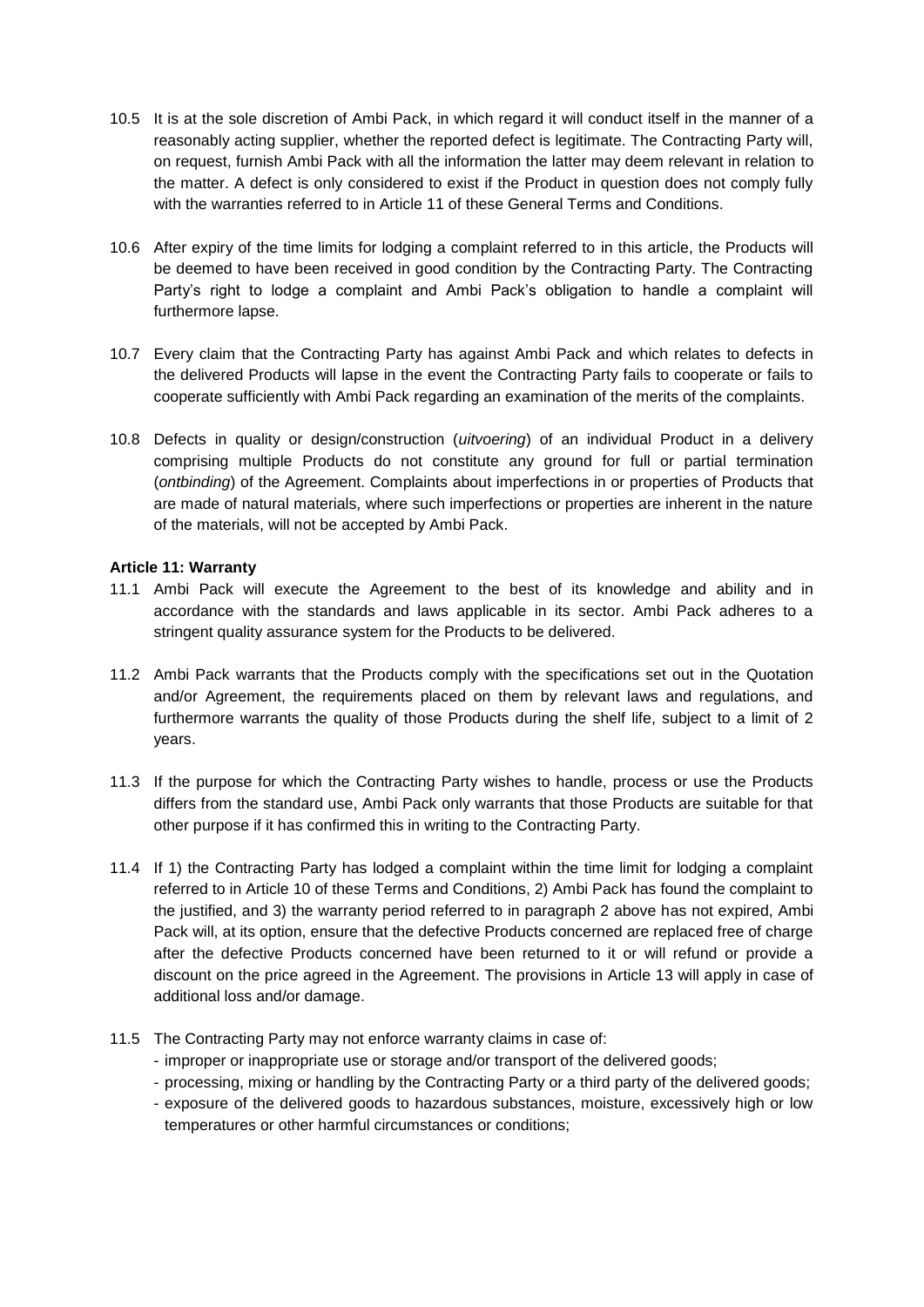- defects in Products resulting from Ambi Pack following specific instructions issued by the Contracting Party and/or Ambi Pack using raw materials, materials or other auxiliary materials or items provided or prescribed by the Contracting Party;
- a defect caused by a natural reaction resulting from the combination between the content of the Product (to be packaged) and the foil or other packaging material prescribed by the Contracting Party;
- the occurrence of a (different) circumstance as set out in Article 13.5 of these General Terms and Conditions.
- 11.6 Ambi Pack endeavours to ensure the best possible allergen management system in an attempt to avoid cross-contamination. Orders are nonetheless processed in an environment in which several different allergens can be present. Ambi Pack consequently does not warrant that the Products to be delivered are always free of allergens.
- 11.7 The Contracting Party cannot rely on or invoke this warranty provision as long as it has not fulfilled all its obligations under the Agreement.

# **Article 12: Product recalls**

- 12.1 Ambi Pack will immediately and of its own accord notify the Contracting Party in the event it becomes aware of a defect or a suspicion of a defect in the delivered Products. Ambi Pack will state in any event (where applicable):
	- the type of defect;
	- the production data of the Products delivered to the Contracting Party and which may be unsafe;
	- the names of the suppliers of (the components of) the Products delivered by Ambi Pack and which may be unsafe; and
	- all other information which may be relevant.
- 12.2 If Ambi Pack considers that more information is needed in order to investigate a possibly unsafe Product and/or the measures that need to be taken, the Contracting Party shall provide all the relevant information it holds or which it might reasonably have at its disposal at Ambi Pack's request.
- 12.3 When a Party considers it necessary to issue a product recall or to send a notification to the market in connection with product safety, that Party shall immediately inform the other Party accordingly in advance. The Parties undertake mutually to render all necessary cooperation. The Contracting Party will not issue a recall of Products without first consulting Ambi Pack.
- 12.4 If Ambi Pack decides to issue a recall, the Contracting Party shall on first demand by Ambi Pack sell back and deliver to Ambi Pack all the Products that are covered by the recall and which it has in stock against reimbursement of the price charged to it.
- 12.5 In so far as Products that fall under the recall have already been sold or resold and delivered by the Contracting Party, the Contracting Party will provide Ambi Pack with every assistance and the Contracting Party will furnish Ambi Pack with all the information that Ambi Pack considers necessary to enable it to inform customers or end users in good time with regard to a recall.
- 12.6 Ambi Pack is under no obligation to compensate any loss or damage and/or costs sustained by the Contracting Party in the event a recall is issued, unless the Contracting Party shows that the recall is necessary due to a failure in the performance of the obligations under the Agreement attributable to Ambi Pack, in which case the provisions in Article 13 will apply in full to such liability on the part of Ambi Pack.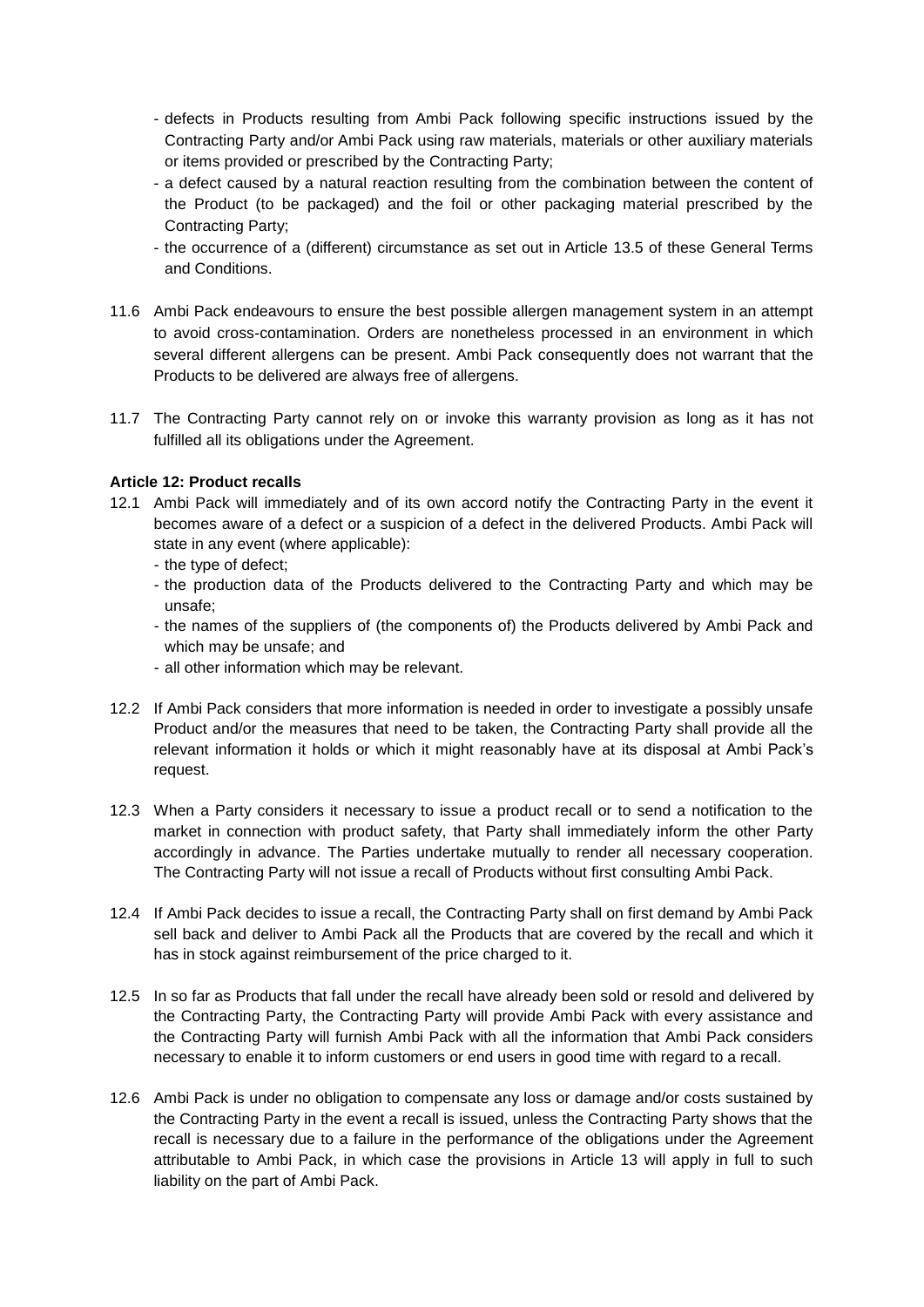## **Article 13: Liability**

- 13.1 Ambi Pack's liability under the Agreement is expressly limited to performance of the warranty obligation set out in Article 11 of these General Terms and Conditions and the provisions in this article.
- 13.2 Ambi Pack is never liable for consequential loss or damage (indirect loss and/or damage) on the part of the Contracting Party. Consequential loss or damage is understood to mean, among other things: loss of profits and loss of (anticipated) savings.
- 13.3 Should Ambi Pack be liable for loss or damage sustained by the Contracting Party and Ambi Pack is unable to invoke the warranty clause, Ambi Pack's liability will be limited in all cases to the invoice amount of the Agreement concerned, or to that part of the Agreement to which the liability relates.
- 13.4 The limitations of liability set out in this article do not apply in the event Ambi Pack is insured for the respective loss and/or damage and payment is made under the insurance concerned. If Ambi Pack has taken out such insurance, it is not obliged to enforce rights under that insurance in the event it is held liable by the Contracting Party.
- 13.5 Ambi Pack is not liable if the loss and/or damage arose due to:
	- a. incompetent use, use contrary to the purpose of the delivered goods or use contrary to the instructions, advice, directions for use, information leaflets, product information, etc. issued by or on behalf of Ambi Pack or contrary to relevant legislation;
	- b. incompetent or inappropriate safekeeping/storage of the Products;
	- c. exposure of the delivered Products to hazardous substances, moisture, excessively high or low temperatures and/or other circumstances or conditions that may harm those products or have a negative impact on the use or operation of those products;
	- d. errors or omissions in the information provided to Ambi Pack by or on behalf of the Contracting Party;
	- e. Products that contain raw materials that are not permitted by law by virtue of the fact that the relevant legislation was changed after delivery, while the trade in those Products was nonetheless permitted in accordance with the transitional period determined by the legislator;
	- f. a choice by the Contracting Party which differs from the advice given by Ambi Pack and/or what is customary;
	- g. processing carried out on or substances added to the delivered Products by or on behalf of the Contracting Party;
	- h. incorrect, incomplete or otherwise inappropriate advice given by the Contracting Party to the end user;
	- i. actions, negligence, errors and/or the quality of products, raw materials or work delivered by third parties, who were engaged by Ambi Pack in connection with the execution of the Agreement, including not in the event of wilful misconduct or gross negligence committed by such third parties;
	- j. Any advice given to the Contracting Party by Ambi Pack on the composition of Products, for example, or choices of raw materials, unless the provision of advice by Ambi Pack is specifically part of the Agreement.
- 13.6 In the cases listed in paragraph 5 above, the Contracting Party is fully liable for the resulting loss and/or damage and indemnifies Ambi Pack against any and all claims by third parties.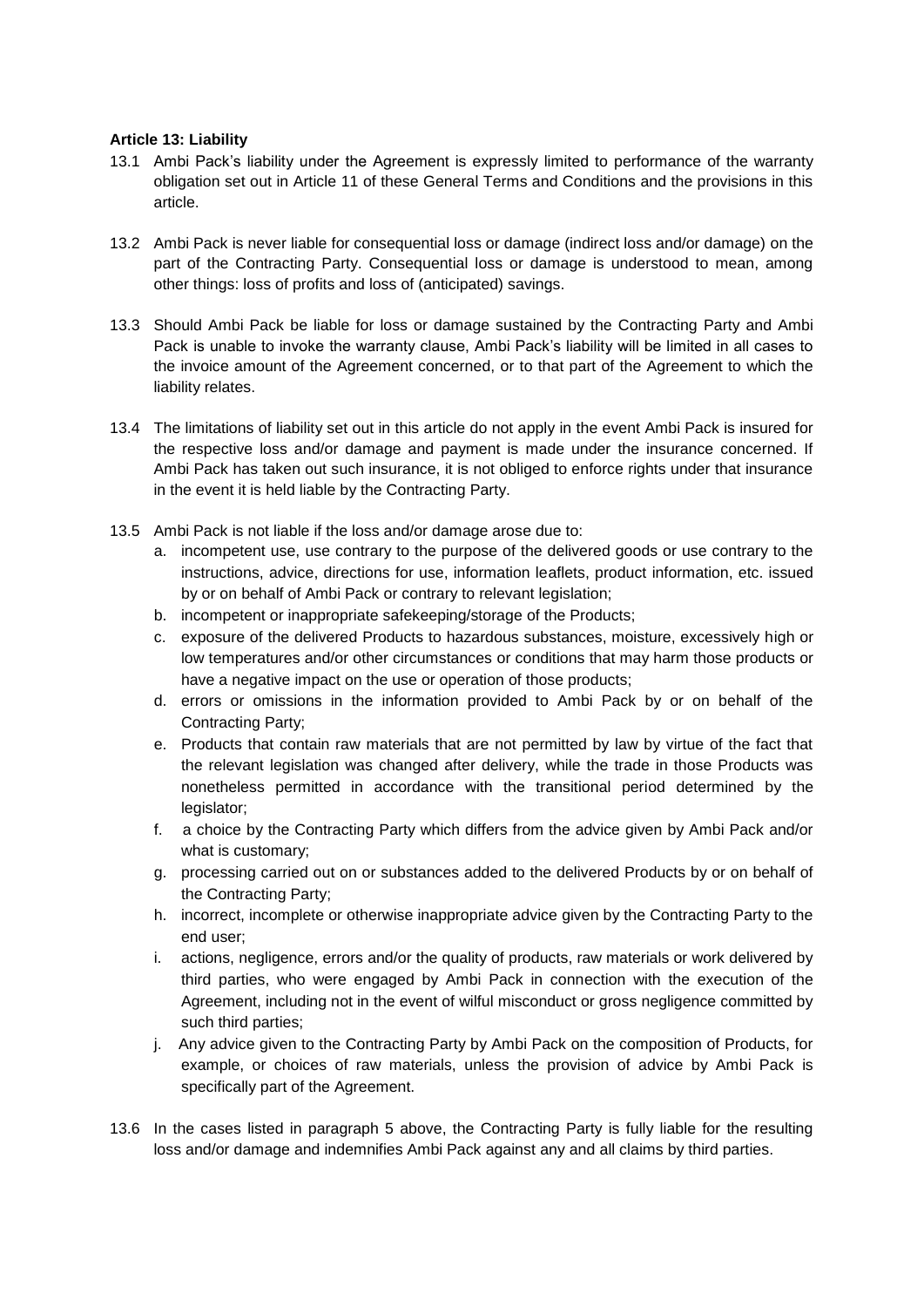- 13.7 The Contracting Party indemnifies Ambi Pack against any and all claims by third parties in respect of Agreements executed, whether or not partly, and/or Products delivered, whether or not partly, by Ambi Pack, unless it is established in law that such claims are a result of wilful misconduct or gross negligence committed by the management board of Ambi Pack and the Contracting Party moreover shows that no blame whatsoever can be attached to it in that respect.
- 13.8 In the event the Agreement to be executed by Ambi Pack provides for the manufacture of private label products for the Contracting Party or packaging of private label product(s) for the Contracting Party, liability pursuant to Section 6:185 et seq. of the Dutch Civil Code (product liability) lies solely and entirely with the Contracting Party. The Contracting Party indemnifies Ambi Pack against any and all claims of whatever nature and scope by third parties resulting from the provision concerning product liability referred to above. All compensation for which Ambi Pack might nonetheless be liable in connection with product liability legislation or which Ambi Pack is ordered to pay by a judgment or ruling which is final or conclusive must be paid immediately to Ambi Pack by the Contracting Party, including all legal and other costs. The Contracting Party may not recover any compensation paid by the Contracting Party in this regard from Ambi Pack.
- 13.9 At all times during the term of the Agreement, the Contracting Party is responsible for the correct execution and wording of and compliance with all applicable statutory requirements /rules for the labels which Ambi Pack applies/affixes to the packaging of the Products manufactured and/or packaged by it. The Contracting Party indemnifies Ambi Pack against all fines imposed and/or warnings issued in this connection. The Contracting Party is responsible for handling the matter in the event Ambi Pack receives notices from the competent (European and/or national) authorities in relation to incorrect labels.
- 13.10 In case the Contracting Party assigns production work or packaging work to Ambi Pack, the Contracting Party is aware that this work (including taking samples) may lead to loss of packaging materials and Products to be produced and/or packaged. Ambi Pack undertakes to implement the usual measures to minimise those losses as far as possible, but is never liable for those losses. If expressly requested by the Contracting Party prior to entering into the Agreement, Ambi Pack is willing to agree a material loss quota and/or a filling tolerance, provided that the Contracting Party gives Ambi Pack the opportunity to test the packaging work concerned prior to the conclusion of the Agreement at its own expense.
- 13.11 Ambi Pack is not obliged to perform any analyses of the raw materials supplied by or on the instructions of the Contracting Party, nor of the Product manufactured by Ambi Pack. Ambi Pack is not obliged to measure concentrations of vitamins and minerals, the microbiological constitution of the respective raw materials and the presence of any hazardous substances. Such responsibility lies with the Contracting Party and Ambi Pack assumes that these checks will be carried out by the Contracting Party and that the respective raw materials consequently comply with the legal requirements.
- 13.12 Ambi Pack will rely on all legal and contractual means of defence it may invoke in order to avoid being held liable in respect of the Contracting Party, including for the benefit of its employees and those persons who are not its employees but for whose conduct it is liable under the law.
- 13.13 The limitations of liability set out in this article do not apply in the event the loss and/or damage is attributable to wilful misconduct and/or gross negligence committed by Ambi Pack or management or if this is opposed by mandatory legal provisions. Only in those cases will Ambi Pack indemnify the Contracting Party against any claims by third parties.